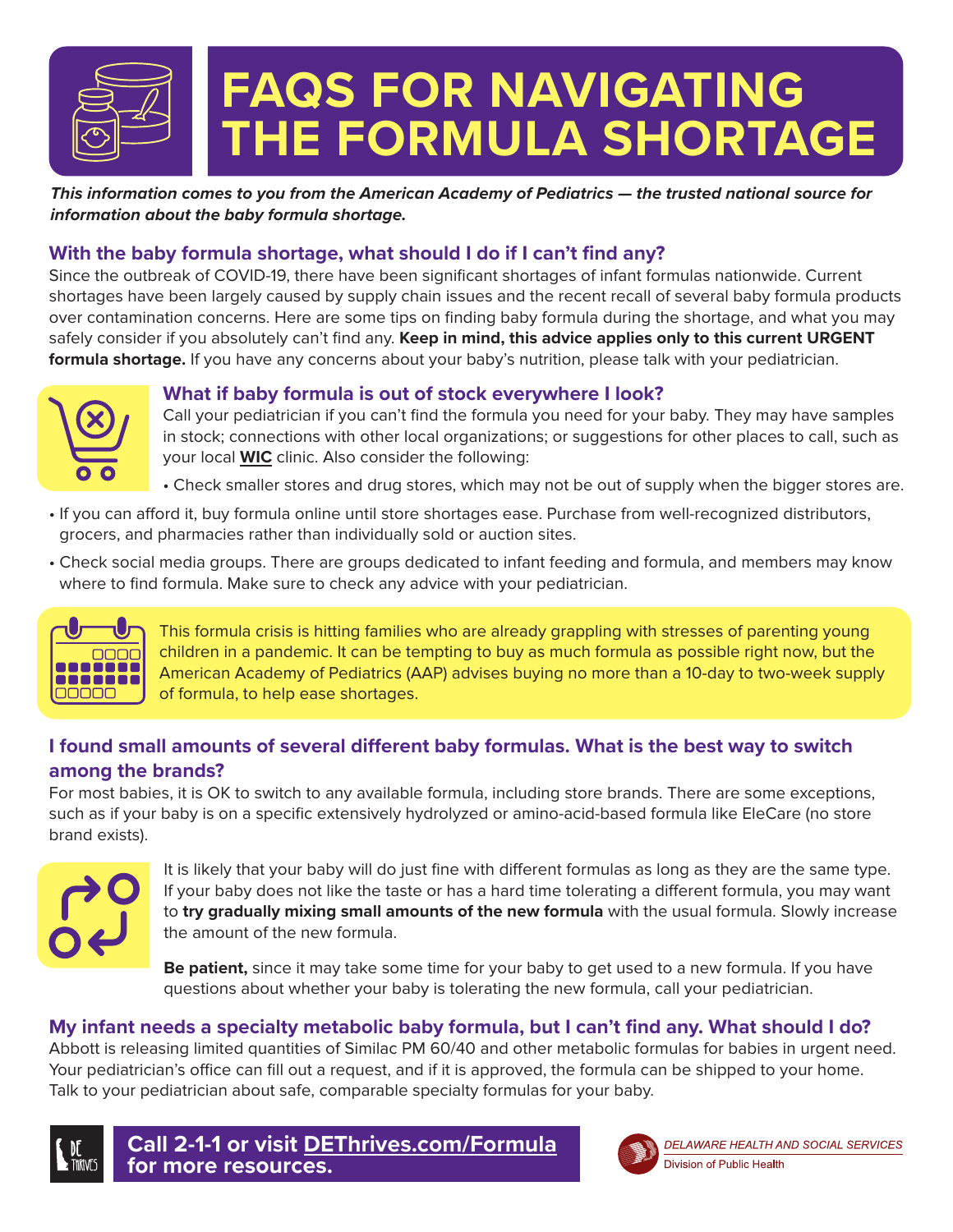

# **Only one brand of baby formula is covered under the WIC program, but I can't find any. What should I do?**

Most states are allowing parents who use WIC benefits to buy other brands of baby formula or different sizes and types, like ready-to-feed formula. To find out what your state is allowing, you can check **[this map.](https://www.fns.usda.gov/wic/infant-formula-waiver-status)**

#### **I have a 3-month-old infant and can't find my usual baby formula. What should I do?**

This is a very difficult problem. If you can find another similar formula, it's OK to make the switch. If you use a special formula for allergies or other special health needs, the North American Society for Pediatric Gastroenterology, Hepatology & Nutrition provides a list of comparable formulas **[here](https://naspghan.org/recent-news/naspghan-tools-for-hcps-affected-by-formula-recall/).**



#### **Can I add extra water to formula and give my baby a multivitamin to make up the nutrients?**

**This should never be done.** Adding extra water to formula can dilute the levels of protein and minerals, and lead to low sodium levels in the blood and other electrolyte disorders that may require hospitalization. Always follow label instructions or those given to you by your pediatrician.

# **Can I make my own baby formula? I've seen a recipe online using evaporated milk that people say was used safely in the 1940s.**

Evaporated milk, also known as unsweetened condensed milk, is a form of concentrated milk. Mixing it with water can cause contamination or an incorrect balance of nutrients.

For similar reasons, AAP does not recommend using homemade baby formula. Although homemade formula was used in the past, it also came with many risks to infants. Online recipes for homemade baby formula have significant safety concerns regarding contamination and nutrient concentration. Using homemade baby formula can harm your infant. Some babies have been hospitalized from reported use of homemade formulas.



# **What is the earliest age I can start giving my baby solid food to stretch my formula supply?**

Solid foods should not be used to stretch baby formula supply. Formula contains all the nutrients young babies need, while solid foods may not. Infants generally are ready to eat solid food when they are about 6 months old, but it depends on their stage of development. Talk with your pediatrician about when your baby may be ready for solid foods.

#### **Is it safe to get breast milk from a friend or an online group?**

We can't know for sure whether breast milk from a friend or an online group is safe. It is better to check with a local milk bank that is accredited through the Human Milk Banking Association of North America. To find an accredited milk bank, check **[here](https://www.hmbana.org/find-a-milk-bank/).**



# **I heard the government will be importing baby formula from other countries. Is that safe?**

The Food and Drug Administration (FDA) is working to make sure procedures are in place to verify production standards, labeling, and shipping of imported baby formula brands that previously have not been sold in the United States. European baby formulas are regulated by the European Food Safety Agency, similar to how the FDA regulates U.S. formulas, and are highly reliable.

The FDA has **[announced](https://www.fda.gov/food/infant-formula-guidance-documents-regulatory-information/enforcement-discretion-manufacturers-increase-infant-formula-supplies)** that it will consider, on a case-by-case basis, requests from companies whose baby formula is safe and nutritionally adequate but may not meet all FDA requirements. This is not a permanent solution, but it may help to increase the supply and provide more options to families.



**Call 2-1-1 or visit DE[Thrives.com/Formula](http://dethrives.com/formula) for more resources.**

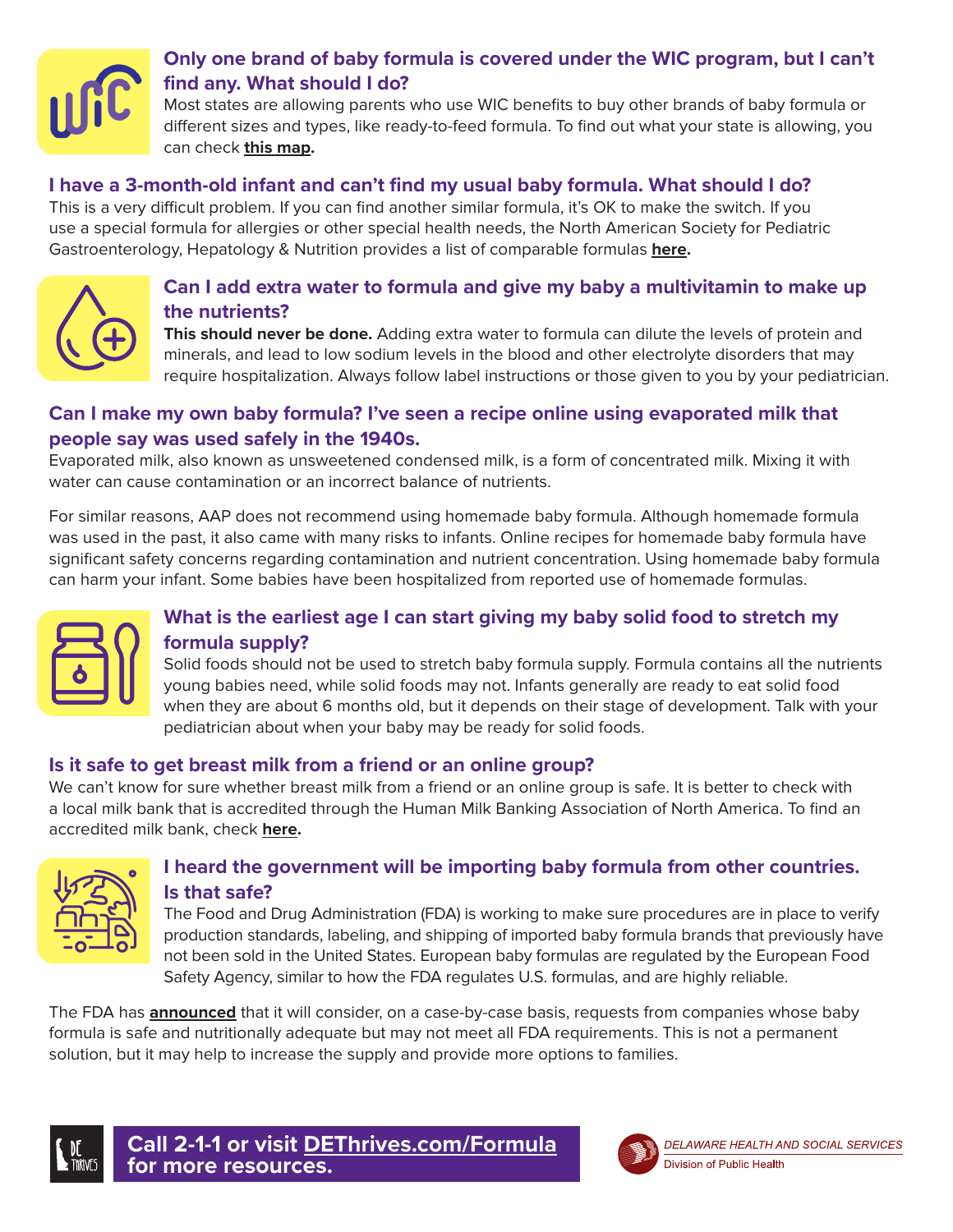#### **Can toddler "formula" be used as a substitute for regular baby formula?**

Toddler drinks, often found in the formula aisles, are not recommended for infants. However, if you absolutely have no other choice, these products can be safe for a few days for babies who are close to a year of age.

#### **Can I give my full-term baby premature formula?**

Formulas designed for babies who were born prematurely (and have "catch-up" growth to do) can safely be used for a few weeks to feed full-term babies, if nothing else is available.



#### **Is cow's milk a safe alternative to baby formula?**

If your child is older than 6 months of age and is usually on regular formula (not a specialty product for allergies or other special health needs), this may be an option. In a pinch, you could feed them whole cow's milk for a brief period of time (no more than a week).

**However, this is not ideal.** One concern with giving cow's milk to a baby who is 7 to 12 months old on a long-term basis is that it does not contain enough iron. This can lead to anemia. If you have to use cow's milk to feed your infant, ideally do so for as short a time as possible. It's also important to give your baby plenty of iron-containing solid foods, such as baby food made with meat or iron-fortified cereals. **If you need to give your baby whole cow's milk for a week during the shortage, talk with your pediatrician.**

#### **What about feeding my baby goat's milk?**

Goat's milk is not approved for babies in the United States. However, there are goat-milk-based baby formulas registered in other countries that may be among those considered for accelerated import approval by the FDA.

#### **Can I use plant-based milk instead of baby formula if needed?**



Plant-based milk alternatives generally are not recommended for babies under a year of age. Soy milk may be an option to give to babies who are close to a year old during the shortage, but not for more than one week. If you can't find formula and have to use soy milk, be sure to buy the kind that is fortified with calcium and vitamin D. Make sure to change back to formula as soon as some is available. Be especially careful to avoid almond milk or other plant milks, as these are often low in protein and minerals. Talk with your pediatrician if you are considering using plantbased milk.

#### **How long can baby formula be used past a "best by" date?**

Generally, formula should not be used past the "best by" date, because it may no longer be safe or have the required levels of nutrients.



**Remember, this is a stressful and scary time for families. Your pediatrician is a resource who can help advise on the best and safest ways to feed your baby during the shortage.**

#### Last Updated 6/14/2022



**Call 2-1-1 or visit DE[Thrives.com/Formula](http://dethrives.com/formula) for more resources.**



DELAWARE HEALTH AND SOCIAL SERVICES Division of Public Health



#### **Steven A. Abrams, MD, FAAP**

Steven A. Abrams, MD, FAAP, is a board-certified pediatrician and a professor of pediatrics at the University of Texas at Austin. Within the American Academy of Pediatrics, he is past chair of the National Committee on Nutrition. Dr. Abrams also served on the Dietary Advisory Committee of the U.S. Department of Agriculture. You can follow him on Twitter at @stableisotope.